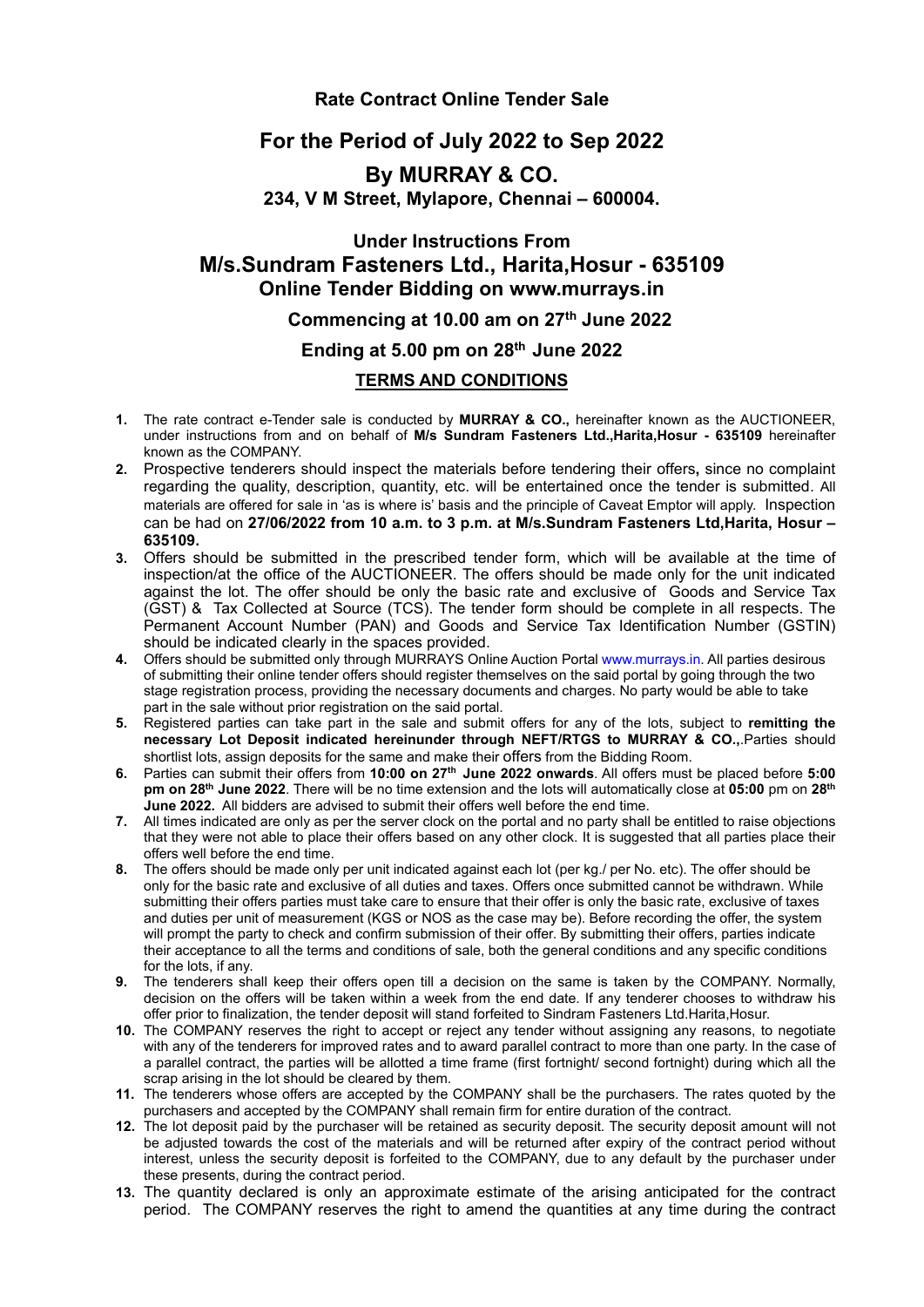period. Such amendments if any, will supercede the allotment made.

- **14.** The purchaser shall periodically check with the COMPANY regarding accumulation of scrap materials allotted to him. The COMPANY or the AUCTIONEERS may also intimate the purchaser as and when they are required to clear the materials. The purchaser shall within 5 days from the date of receipt of the intimation or by the date stipulated in the Sale Order, arrange to pay the sale value together with taxes & levies at **Sundram Fasteners Ltd.,payable at Hosur.** Information conveyed to the representative of the purchaser over the telephone or in writing to the address given, shall be deemed as intimation given to the purchaser and no claim for non-receipt of sale order or otherwise shall be accepted as a reason for non-payment within the stipulated time. If the purchaser delays in making payment within the stipulated time, the COMPANY may at its discretion permit extension of time for payment, subject to the purchaser paying penal interest at the rate of 1% on value, per day of default along with the value and all levies.
- **15.** In addition to the balance sale value, GST, the purchaser shall also pay TCS at the applicable rate as provided under Sec.206 C of the Income Tax Act.
- **16.** Invoices will be raised by the COMPANY only in the name given in the tender form. Under no circumstances will requests for raising invoices in favour of parties other than the tenderer be considered.
- 17. The rates of GST & TCS indicated, are applicable as on date. GST & TCS as applicable at the **time of delivery shall be payable extra, along with the sale value. including changes to GST system, shall be borne by the purchaser. The purchaser shall not be entitled to claim rebate or relief on the basic price, in the event of any changes in government taxes or levies.**
- **18.** The materials paid for as per the clauses above should be removed from the factory premises at ;the purchaser's own cost within 7 days from the date of intimation or within the date stipulated in the sale advice. If the purchaser fails to remove the materials within the time specified, the COMPANY may permit extension of time to clear the materials, subject to the purchaser paying ground rent at the rate of 1% on value, per day of default.
- **19.** The purchaser shall arrange for workmen at his own cost for loading the scrap materials on to the lorries. All tools required for loading such as shovels etc shall be brought by the purchaser. The vehicle should report for clearance before 8 a.m. and loading should be completed before 4 p.m. The purchaser, his workmen and transporters shall observe the rules and regulations of the COMPANY in regard to entry or exit from the COMPANY, safety, etc., All loadmen & labourers should wear only formals (Pant & shirt), safety shoes and gloves while entering the factory and working inside the factory. No Jean pants allowed.The purchaser shall provide all personal protective and safety equipments to the labourers engaged by him and shall not be entitled to claim the same from the COMPANY. The driver of the vehicle should have a valid license and the vehicle should have a valid PU certificate which has to be shown at the time of entering the factory premises. It is the responsibility of the purchaser to ensure that there is no spillage of materials within and outside the factory. Any such unavoidable spillage must be cleaned & the place kept tidy before leaving the factory.
- **20.** In case of any of the scrap materials need to be gas-cut before loading on to the vehicle, the purchaser shall obtain prior permission for the same from the COMPANY. All safety regulations of the COMPANY are to be adhered to while cutting the materials. All materials required for cutting and loading should be brought by the purchaser, after obtaining prior permission for the same
- **21.** The purchaser shall clear the entire accumulations of scrap as and when instructed by Sundram Fasteners Ltd., irrespective of the quantity. The COMPANY does not assure full lorry/ van loads of material at any point in time and the purchaser shall not be entitled to decline/ delay taking delivery on account of sufficient accumulation not being available.
- **22.** The materials paid for as per the clauses above should be removed from the premises at the purchaser's own cost within 7 days from the date of intimation or within the date stipulated in the sale advice. **The purchaser must also clear accumulations of steel borings, product scrap, MS maintenance scrap, waste oil & waste coolant oilat Sundram Fasteners Ltd., Sintered Powder Plant, Hosur & Sundram Fasteners Ltd., Tappet Plant, Hosur at the same rate, as and when required by the Company.**
- **23.** The purchaser shall periodically pay for and clear the entire accumulation of scrap allotted to him. Failure on the part of the purchaser to pay for and remove the materials as provided in the Clauses above, will result in the forfeiture of the SD, cancellation of the sale and the COMPANY may dispose the materials in any manner they may choose to, at the risk and expense of the defaulting purchaser. The defaulting purchaser will be liable for the loss, if any, incurred from such resale but shall not be entitled to profits, if any from such re-sale.
- **24.** The contract is liable to be terminated without notice in the event of any purchaser's workmen removing or attempting to remove any scrap materials other than those allotted to him or any scrap materials not covered by the contract or removing or attempting to remove any materials covered by the contract in excess of the quantity paid for.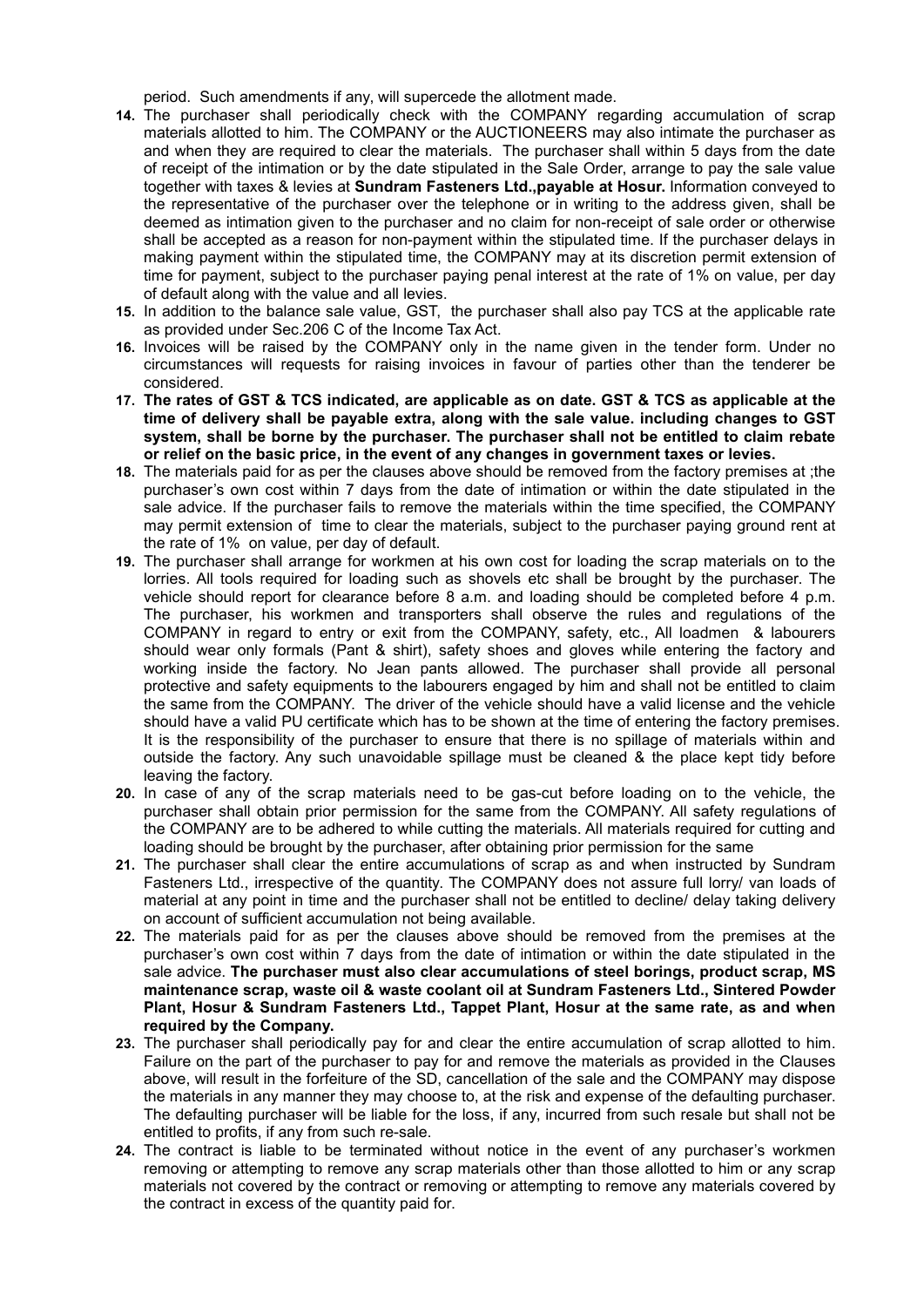- 25. The COMPANY will not be liable for any accident or injury to any of the purchaser's workmen or transport while in the COMPANY premises.Purchaser's workmen and transport shall observe the rules and regulations of the COMPANY in regard to entry or exit from the COMPANY, safety, etc.,
- **26.** The labourers of the purchaser representing him for clearance must possess Workmen compensation, ESI & PF, for the contract period. The relevant papers should be produced at the factory at the time of every clearance.
- **27.** The Purchaser should comply with all requirements of GST Act and Rules including E Way Bill requirements & any loss of GST and or interest , penalty, fines or any other sum that may become payable by M/s.Sundram Fasteners Ltd., on account of an act of any omission or commission or for any other reason by the purchaser on account of non compliance in GST Act/Rules including E Way Bill requirement has to be borne by purchaser only and M/s.Sundram Fasteners Ltd., to be indemnified in case of any loss to the company.
- 28. Scrap materials shall be deemed to be sold by the COMPANY and purchased by the purchaser under the contract once the amounts have been remitted to Sundram Fasteners Ltd., Hosur.<br>Materials once sold to the purchaser under this contract, if not removed at once shall be lying in the Company's premises at the risk of the purchaser and the COMPANY shall not be liable for any damage or loss by fire, floods, weather or theft etc.,
- 29. The purchaser will be held liable for damages or loss caused to the Company's building, property, materials or men by the purchasers' workmen or transport whether directly or indirectly.
- **30.** The decision of the COMPANY will be final and binding in all matters.
- **31.** For other Conditions contact MURRAY & CO., No.234, V M Street, Mylapore, Chennai-4.

#### **LIST OF MATERIALS (INDICATE YOUR OFFERS IN THE COLUMN PROVIDED) GROUP A: STEEL TURNINGS & BORINGS, PRODUCT SCRAP NICKEL BEARING STEEL, CARBON/ALLOY STEEL ROUNDS (Contract Period 01.07.2022 to 31.07.2022)**

| <b>Sale</b> | <b>Reference</b>                                                                              | Lot            | <b>Description</b>                                                                                                                                                                                                                                                                                                                                                        | Est.                  | <b>GST</b> | <b>TCS</b> | Lot                     | <b>Sale End</b>         |
|-------------|-----------------------------------------------------------------------------------------------|----------------|---------------------------------------------------------------------------------------------------------------------------------------------------------------------------------------------------------------------------------------------------------------------------------------------------------------------------------------------------------------------------|-----------------------|------------|------------|-------------------------|-------------------------|
| <b>No</b>   | No                                                                                            | #              |                                                                                                                                                                                                                                                                                                                                                                           | Aris.<br>for<br>month | %          | $\%$       | <b>Deposit</b><br>(Rs.) | Time                    |
| 19872       | E054H/22/S005                                                                                 |                | Steel turning & Borings                                                                                                                                                                                                                                                                                                                                                   | 110000<br>Kgs         | 18         | 1          | 100000.00               | 17:00 Hrs<br>(5:00 p.m) |
| 19873       | E054H/22/S005                                                                                 | $\overline{2}$ | Rejected mutilated CE<br>product scrap welded with<br>drums for melting                                                                                                                                                                                                                                                                                                   | 30000<br>Kgs          | 18         | 1          | 25000.00                | 17:00 Hrs<br>(5:00 p.m) |
| 19874       | E054H/22/S005                                                                                 | 3              | Rejected PM product<br>scrap with drums for<br>melting                                                                                                                                                                                                                                                                                                                    | 60000<br>Kgs          | 18         | 1          | 50000.00                | 17:00 Hrs<br>(5:00 p.m) |
| 19875       | E054H/22/S005                                                                                 | $\overline{4}$ | Carbon/Alloy steel rounds<br>assorted dia meters in<br>lengths above 6" upto 1<br>Mtr.                                                                                                                                                                                                                                                                                    | 15000<br>Kgs          | 18         | 1          | 15000.00                | 17:00 Hrs<br>(5:00 p.m) |
| 19876       | E054H/22/S005                                                                                 | 5              | Carbon/Alloy steel rounds<br>assorted dia meters in<br>lengths below 6" only                                                                                                                                                                                                                                                                                              | 30000<br>Kgs          | 18         | 1          | 35000.00                | 17:00 Hrs<br>(5:00 p.m) |
| 19877       | E054H/22/S005<br>As a consequent of the set of the set of the set of the set of $\mathcal{A}$ | 6              | Segregated Product scrap<br>- Nickel Bearing Steel<br>(Mixed of grades -SAE<br>8620, 8615, 8617 & Nickel<br><b>Button Pieces</b><br>also the contact through the contact and $\blacksquare$ is a contact of the contact of the contact of the contact of the contact of the contact of the contact of the contact of the contact of the contact of the contact of the con | 25000<br>Kgs          | 18         | 1          | 25000.00                | 17:00 Hrs<br>(5:00 p.m) |

**Accumulations to be cleared as and when required by Sundram Fasteners Ltd., Hosur GROUP B: MS MISC., ITEMS, PLASTIC, PVC BAGS, WOOD SCRAP, CARBUOYS, WASTE OIL, COOLANT OIL, BINDING WIRE, RUBBISH & MS DRUMS (Contract Period 01.07.2022 to 30.09.2022)**

| <b>Sale</b> | <b>Reference</b> | Lot ' | <b>Description</b>                                                    | App.                       | <b>GST</b> | <b>TCS</b> | Lot                     | <b>Sale End</b>         |  |
|-------------|------------------|-------|-----------------------------------------------------------------------|----------------------------|------------|------------|-------------------------|-------------------------|--|
| <b>No</b>   | No               | #     |                                                                       | arising<br>for 3<br>months | %          | $\%$       | <b>Deposit</b><br>(Rs.) | Time                    |  |
| 19878       | E054H/22/S005    |       | Scrapped MS misc., items<br>(including maintenance &<br>bazaar scrap) | 10000<br><b>Kgs</b>        | 18         |            | 10000/-                 | 17:00 Hrs<br>(5:00 p.m) |  |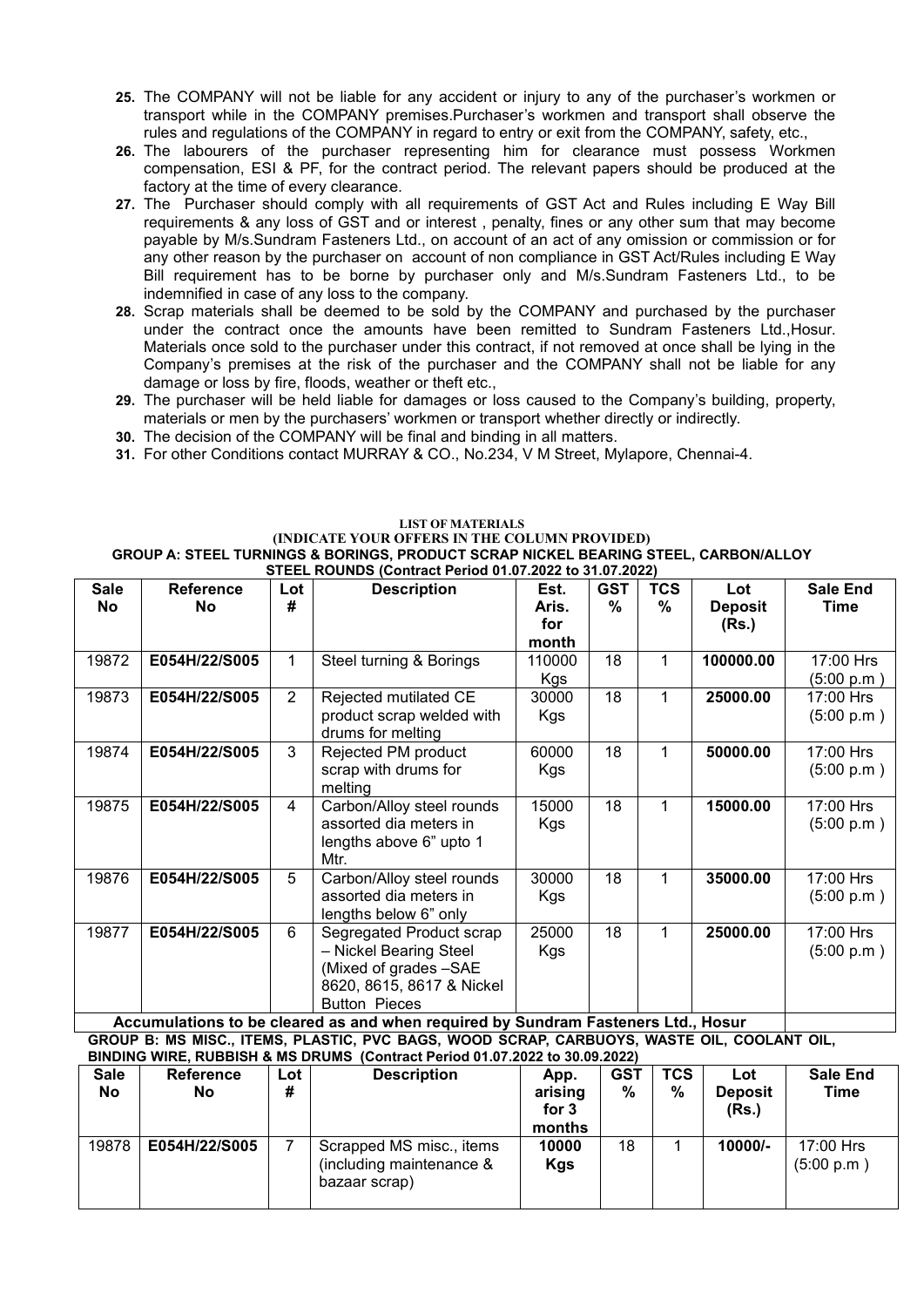| <b>Sale</b><br><b>No</b> | <b>Reference</b><br>No | Lot<br># | <b>Description</b>                                                                                                                                                                                 | App.<br>arising<br>for 3 | <b>GST</b><br>$\%$ | <b>TCS</b><br>% | Lot<br><b>Deposit</b><br>(Rs.) | <b>Sale End</b><br><b>Time</b> |  |
|--------------------------|------------------------|----------|----------------------------------------------------------------------------------------------------------------------------------------------------------------------------------------------------|--------------------------|--------------------|-----------------|--------------------------------|--------------------------------|--|
|                          |                        |          |                                                                                                                                                                                                    | months                   |                    |                 |                                |                                |  |
| 19879                    | E054H/22/S005          | 8        | Plastic, PVC bags, woven<br>plastic bags and misc.<br>plastic scrap                                                                                                                                | 4000<br>Kgs              | 18                 | $\mathbf{1}$    | 3000/-                         | 17:00 Hrs<br>(5:00 p.m.)       |  |
| 19880                    | E054H/22/S005          | 9        | Wood scrap                                                                                                                                                                                         | 5000<br>Kgs              | 5                  | 1               | $3000/-$                       | 17:00 Hrs<br>(5:00 p.m)        |  |
| 19881                    | E054H/22/S005          | 10       | Carbuoys 35 ltrs cap. in<br>good condition without leak<br>with or without lid (for sale<br>only to Tamil Nadu<br><b>Pollution Control Board</b><br>authorized re-processors<br>of used barrels.)  | 50<br><b>Nos</b>         | 18                 | $\mathbf{1}$    | 500/-                          | 17:00 Hrs<br>(5:00 p.m.)       |  |
| 19882                    | E054H/22/S005          | 11       | Carbuoys 25 ltrs cap. in<br>good condition without leak<br>with or without lid. (for sale<br>only to Tamil Nadu<br><b>Pollution Control Board</b><br>authorized re-processors<br>of used barrels.) | 600 Nos                  | 18                 | 1               | 1000/-                         | 17:00 Hrs<br>(5:00 p.m.)       |  |
| 19883                    | E054H/22/S005          | 12       | Carbuoys 20 ltrs cap. in<br>good condition without leak<br>with or without lid. (for sale<br>only to Tamil Nadu<br><b>Pollution Control Board</b><br>authorized re-processors<br>of used barrels.) | 200 Nos                  | 18                 | 1               | 2000/-                         | 17:00 Hrs<br>(5:00 p.m.)       |  |
| 19884                    | E054H/22/S005          | 13       | Carbuoys 30 ltrs cap. good<br>condition without leak with<br>or without lid (for sale only<br>to Tamil Nadu Pollution<br><b>Control Board authorized</b><br>re-processors of used<br>barrels.)     | 50<br><b>Nos</b>         | 18                 | 1               | 500/-                          | 17:00 Hrs<br>(5:00 p.m.)       |  |
| 19885                    | E054H/22/S005          | 14       | Carbuoys 60 ltrs cap. in<br>good condition without leak<br>with or without lid. (for sale<br>only to Tamil Nadu<br><b>Pollution Control Board</b><br>authorized re-processors<br>of used barrels.) | 50<br><b>Nos</b>         | 18                 | 1               | 2000/-                         | 17:00 Hrs<br>(5:00 p.m)        |  |
| 19886                    | E054H/22/S005          | 15       | Scrapped waste oil with<br>barrel (for sale only to<br><b>Tamil Nadu Pollution</b><br><b>Control Board authorized</b><br>re-processors of Used<br>oil.)                                            | 10<br><b>Nos</b>         | 18                 | 1               | 6000/-                         | 17:00 Hrs<br>(5:00 p.m.)       |  |
| 19887                    | E054H/22/S005          | 16       | Scrapped waste coolant oil<br>with MS & Plastic barrel<br>(for sale only to Tamil<br><b>Nadu Pollution Control</b><br>Board authorized re-<br>processors of Used oil.)                             | <b>200 Nos</b>           | 18                 | $\mathbf{1}$    | 15000/-                        | 17:00 Hrs<br>(5:00 p.m)        |  |
| 19888                    | E054H/22/S005          | 17       | MS Binding wire Scrap                                                                                                                                                                              | 1000<br>Kgs              | 18                 | 1               | 2000/-                         | 17:00 Hrs<br>(5:00 p.m)        |  |
| 19889                    | E054H/22/S005          | 18       | Waste Plastic & Other<br>Waste Scrap                                                                                                                                                               | 2000<br>Kgs              | 12                 | $\blacksquare$  | 3000/-                         | 17:00 Hrs<br>(5:00 p.m)        |  |